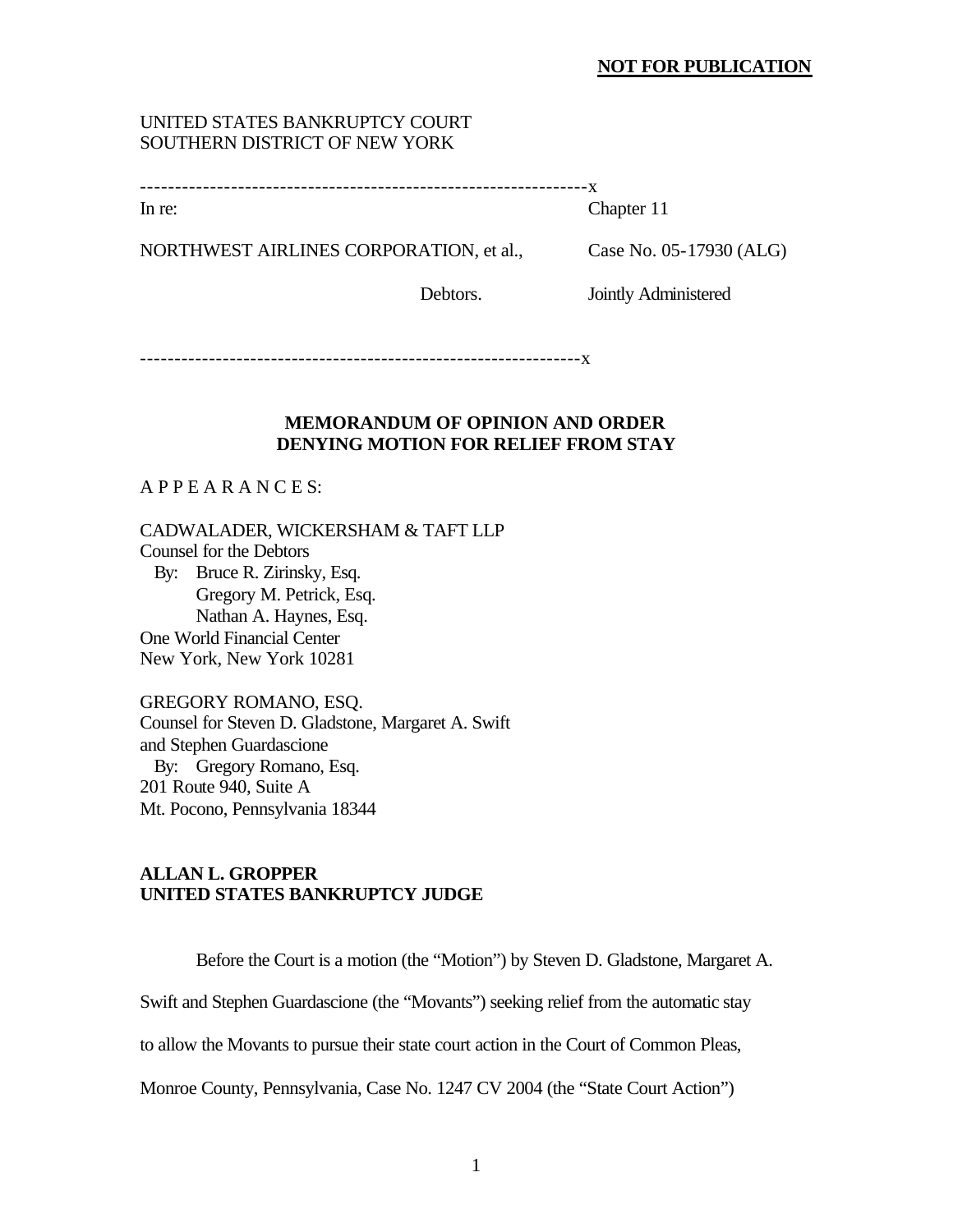against certain of the debtors in these Chapter 11 cases (the "Debtors"). The Movants have not attached to the Motion pleadings filed in the State Court Action but have described the action as a class action for damages and fraud relating to the Debtors' ticketing practices. For the reasons set forth below, Movants have not demonstrated any reason for granting relief from the automatic stay at this time and the Motion is hereby denied.

### **Discussion**

A principal purpose of the automatic stay, particularly in the early stages of a Chapter 11 case, is to permit a debtor to focus its energies on reorganizing and managing its business affairs without facing diversions and litigation brought on by its creditor constituencies. *Eastern Refractories Co. v. Forty Eight Insulations, Inc*., 157 F.3d 169, 172 (2d Cir. 1998); *Teachers Ins. & Annuity Ass'n. of Am. V. Butler*, 803 F.2d 61, 64 (2d Cir. 1986); *CAE Indus. Ltd. v. Aerospace Holdings Co.*, 116 B.R. 31, 32 (S.D.N.Y. 1990). Pursuant to § 362(d)(1) of the Bankruptcy Code, the automatic stay may only be lifted to permit a litigation to go forward in another court upon an initial showing of "cause" by the party seeking relief from the stay. *Sonnax Indus., Inc. v. Tri Component Prods. Corp. (In re Sonnax Indus., Inc.)*, 907 F.2d 1280, 1285 (2d Cir. 1990); *In re New York Med. Grp., P.C., 265 B.R. 408, 413 (Bankr. S.D.N.Y. 2001).*<sup>1</sup> In determining whether cause exists to lift the automatic stay to allow litigation to proceed in another tribunal, courts consider a number of factors enumerated by the Second Circuit in *In re Sonnax*:

(1) whether relief would result in a partial or complete resolution of the issue;

 $\overline{a}$ 

 $<sup>1</sup>$  An alternative ground for lifting the stay, that the debtor has no equity in the property at issue and the</sup> property is not needed for an effective reorganization, is not relevant. 11 U.S.C. § 362(d)(2).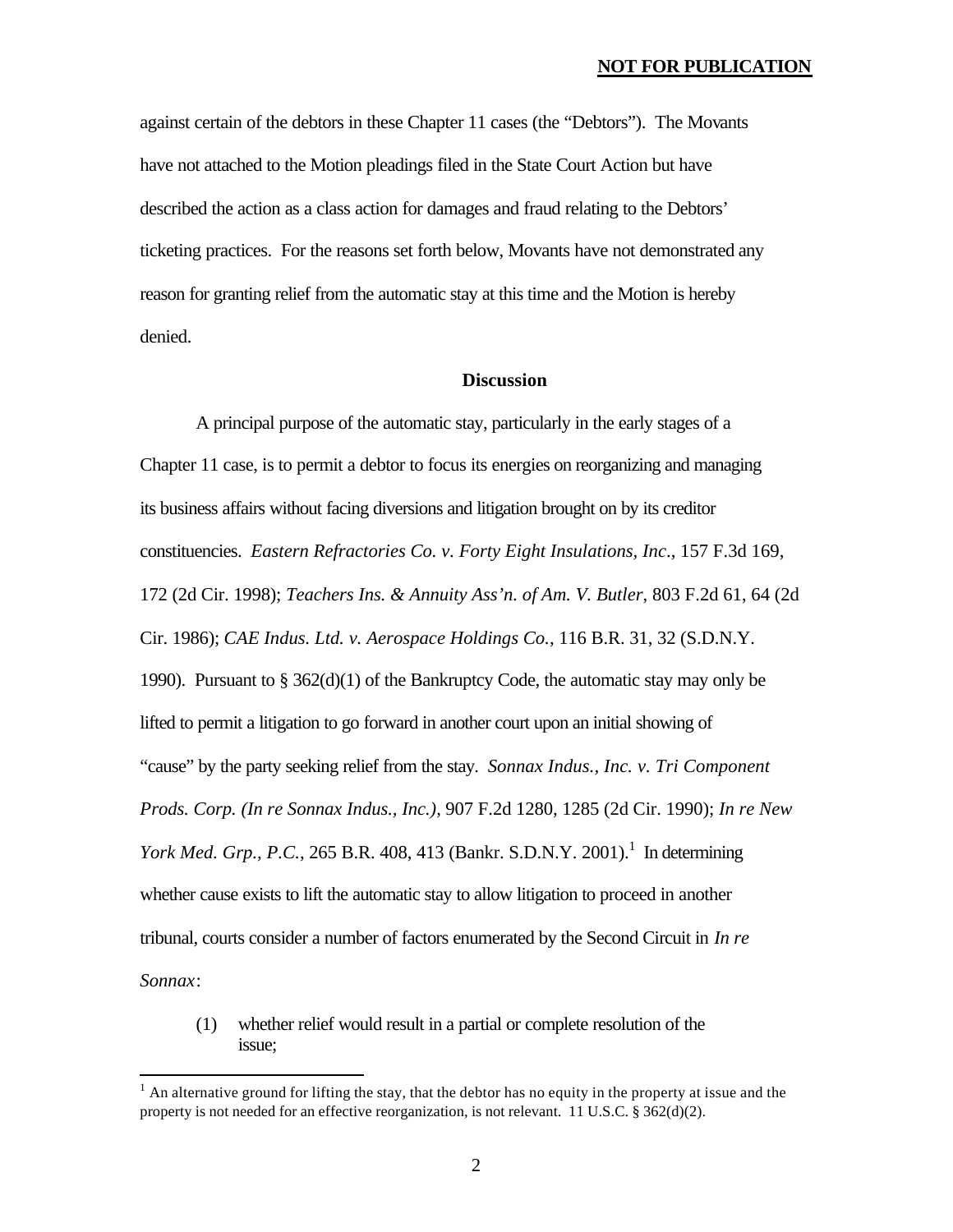- (2) lack of any connection with or interference with the bankruptcy case;
- (3) whether the other proceeding involves the debtor as a fiduciary;
- (4) whether a specialized tribunal with the necessary expertise has been established to hear the cause of action;
- (5) whether the debtor's insurer has assumed full responsibility for defending it;
- (6) whether the action primarily involves third parties;
- (7) whether litigation in another forum would prejudice the interest of the creditors;
- (8) whether the judgment claim arising from the other action is subject to equitable subordination;
- (9) whether the movant's success in the other proceeding would result in a judicial lien avoidance action by the debtor;
- (10) the interests of judicial economy and the expeditious and economical resolution of litigation;
- (11) whether the parties are ready for trial in the other proceeding; and
- (12) impact of the stay on the parties and the balance of harms.

*In re Sonnax*, 907 F.2d at 1286. Here, the Movants have failed to even allude to the *Sonnax* factors, much less make the requisite showing of cause thereunder.

The *Sonnax* factors most relevant to this motion are the tenth factor, the interests of judicial economy, and the twelfth factor, the impact of the stay on the parties and the balance of harms. These factors weigh against lifting the automatic stay. In brief, the Movants have not demonstrated why relief from the automatic stay to pursue the State Court Action is appropriate at this early stage in the Debtors' Chapter 11 bankruptcy proceedings. At oral argument, the only reason the Movants gave for seeking stay relief at this time is that the Debtors should not be allowed to continue allegedly fraudulent ticketing practices and therefore injunctive relief is necessary. However, it is not at all clear that the Movants are even seeking injunctive relief in the State Court Action, nor does their Motion refer to such relief. In any case, the Movants' alleged injury does not involve imminent harm to public health or safety but, as admitted in the Motion, can be seemingly compensated by a claim for monetary damages.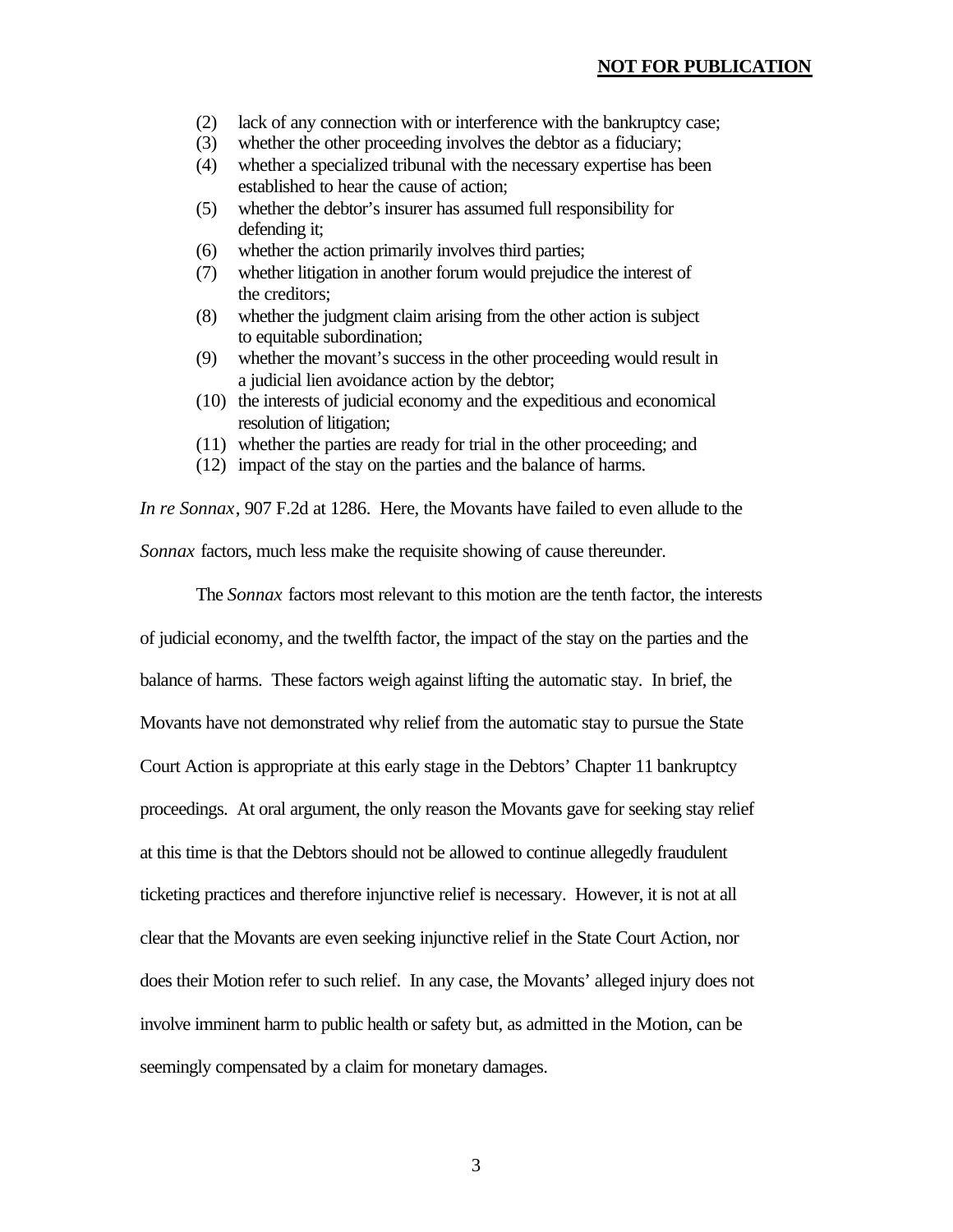#### **NOT FOR PUBLICATION**

The impact of the stay and a balancing of the equities weigh strongly in favor of denying the Motion. The Movants would suffer little hardship from a denial of their Motion, as their claim for monetary damages is at best a prepetition claim in the Chapter 11 cases.<sup>2</sup> On the other hand, an order lifting the automatic stay would significantly prejudice the Debtors and their efforts to reorganize. The Debtors are among the largest airlines in the United States and are currently facing a multitude of problems that are endemic in the industry. They are managing a case with over 1,700 docket entries to date and have been dealing with a number of complex issues on an expedited basis, such as compliance with the requirements of § 1110 and motions for relief under §§ 1113 and 1114 of the Bankruptcy Code. Additionally, the Debtors are party to hundreds if not thousands of actions which are presently pending before other courts and are stayed under  $\S 362(a)(1)$ . To allow the automatic stay to be lifted with respect to this action at this time would prompt similar motions and require the Debtors to spend an inordinate amount of time and money on litigation and detract from the Debtors' attempts to restructure their business.

Other *Sonnax* factors also weigh against lifting the automatic stay: (i) relief from the stay will not result in a complete resolution of the issues because the Movants presumably will assert claims directly against the estates; (ii) no specialized tribunal has been established to hear the State Court Action; (iii) the State Court Action cannot be characterized as primarily involving third parties; and (iv) the State Court Action appears to be in the initial stages of litigation and the parties are not ready for trial.

 $\overline{a}$ 

 $2^2$  The Movants also apparently did not understand that all claims in a Chapter 11 case are subject to dis charge, even ones that sound in fraud.